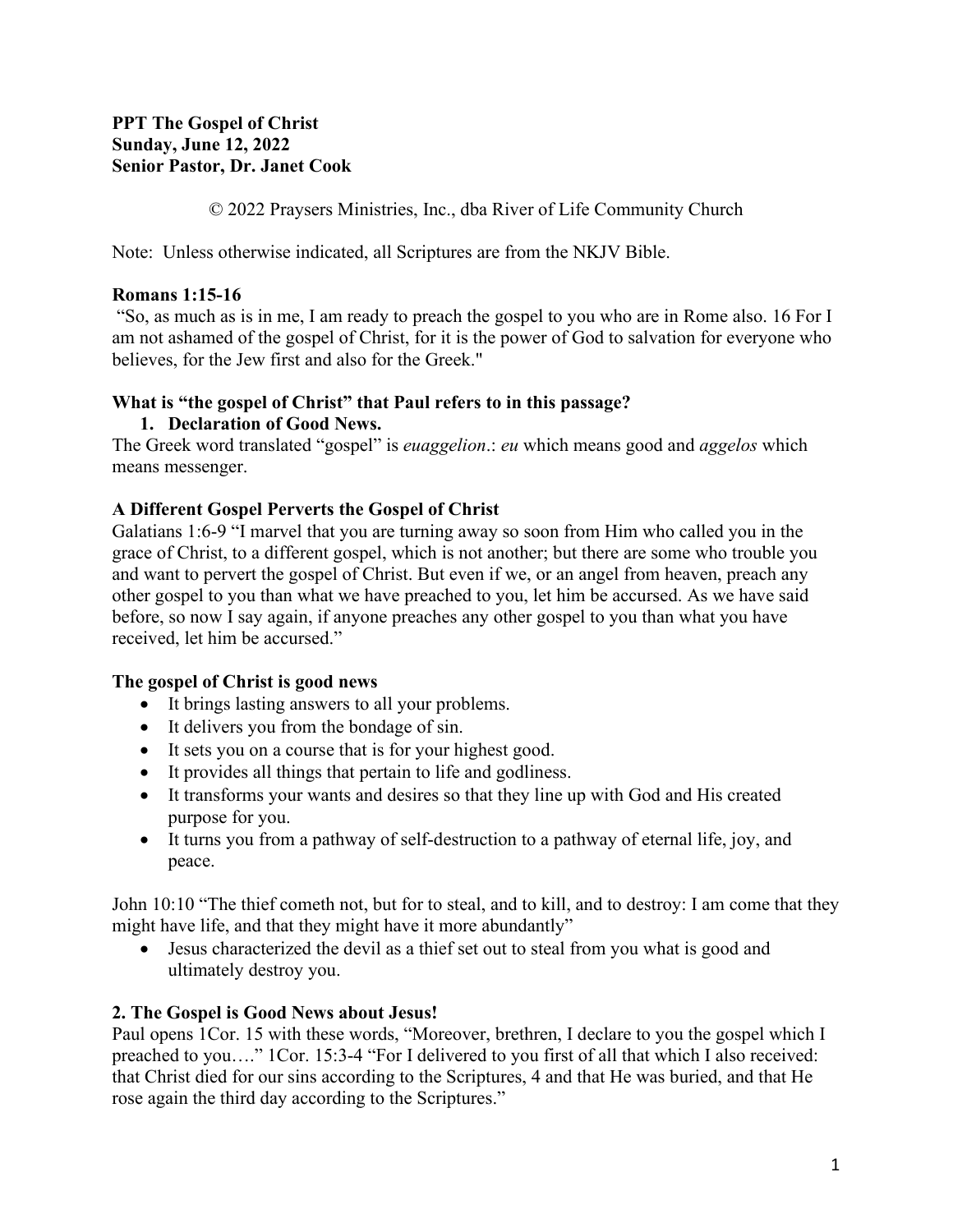• The death, burial, and resurrection of Jesus are absolutely essential to the gospel.

1Timothy 4:1 warns that in the last days "some will depart from the faith." 2Thes. 2:3 says there will come a "falling away" or an apostasy.

In Acts 3 Peter and John were on their way to pray at the temple and healed the lame man.

Acts 4:1-2 "Now as they spoke to the people, the priests, the captain of the temple, and the Sadducees came upon them, 2 being greatly disturbed that they taught the people and preached in Jesus the resurrection from the dead."

- What upset them was the Name of Jesus!
- What upset them was the gospel, the good news of resurrection through Jesus.

When asked by what authority they did these things, Peter answered:

Acts 4:10-12 "…let it be known to you all, and to all the people of Israel, that by the name of Jesus Christ of Nazareth, whom you crucified, whom God raised from the dead, by Him this man stands here before you whole. 11 This is the 'stone which was rejected by you builders, which has become the chief cornerstone.' 12 Nor is there salvation in any other, for there is no other name under heaven given among men by which we must be saved…."

### **The Gospel of Christ draws a very clear line…**

- Jesus is the answer that we will never compromise.
- Jesus is the essence of the gospel.
- The good news is that He died for our sins and rose from the grave for our justification.

Acts 4:17-19 tells us the rulers response to Peter's answer, "But so that it spreads no further among the people, let us severely threaten them, that from now on they speak to no man in this name." 18 So they called them and commanded them not to speak at all nor teach in the name of Jesus. 19 But Peter and John answered and said to them, "Whether it is right in the sight of God to listen to you more than to God, you judge."

### **3. It is Power of God to Salvation.**

When the true gospel is preached, the power of God is released in honor of what Jesus has done. The Holy Spirit bears witness to Jesus.

### **The Gospel is an Announcement of the Kingdom of God.**

Matt 9:35 "Then Jesus went about all the cities and villages, teaching in their synagogues, preaching the gospel of the kingdom, and healing every sickness and every disease among the people."

The term, "the gospel of the kingdom" = A kingdom is the Kings Domain. It is His realm of rulership and authority.

Matthew 3:2 "Repent, for the kingdom of heaven is at hand!"

• The rule of God has come. It is right here, right now (at hand).